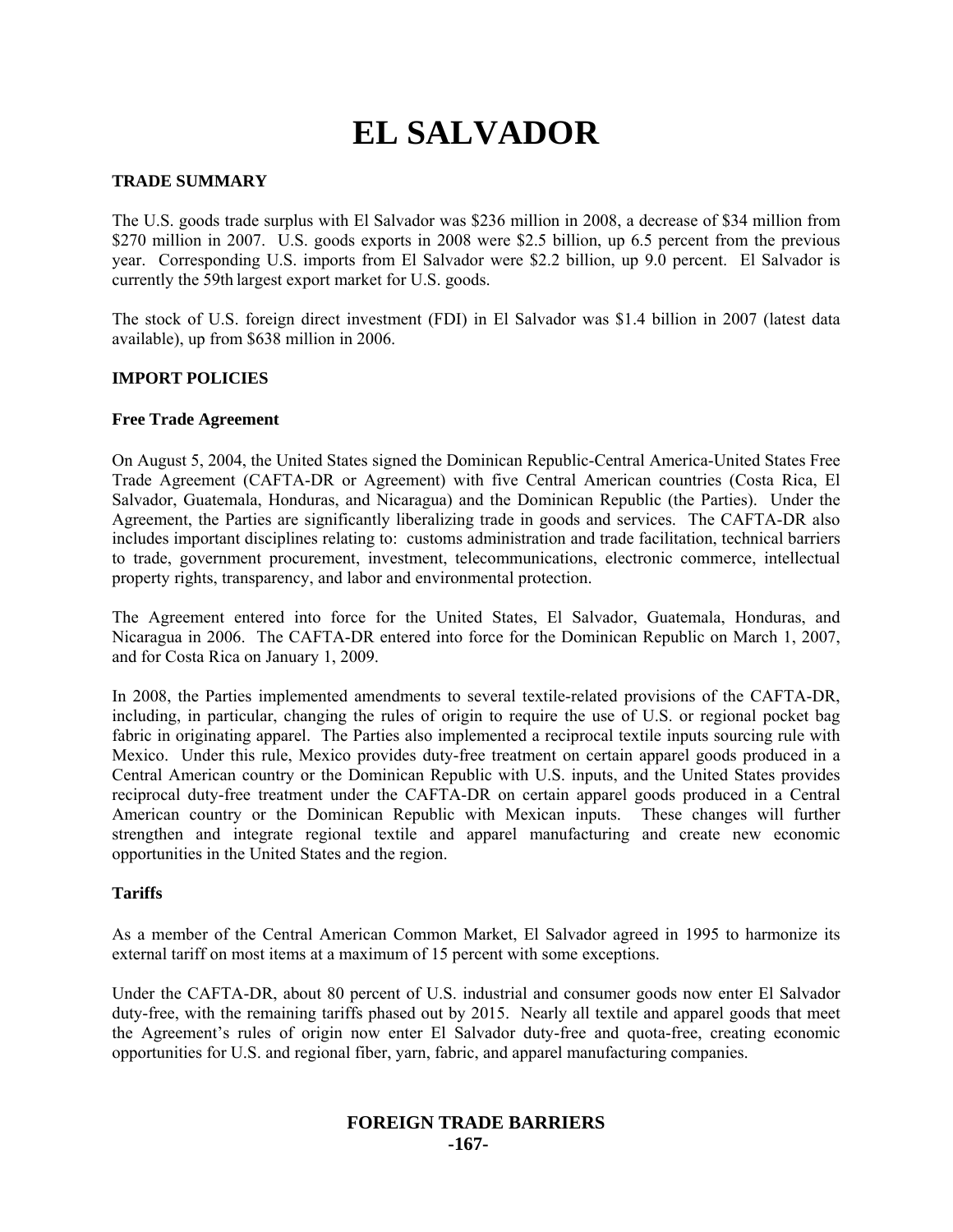Under the CAFTA-DR, more than half of U.S. agricultural exports now enter El Salvador duty-free. El Salvador will eliminate its remaining tariffs on nearly all agricultural products by 2020 (2023 for rice and chicken leg quarters and 2025 for dairy products). For certain agricultural products, tariff-rate quotas (TRQs) will permit some immediate duty-free access for specified quantities during the tariff phase out period, with the duty-free amount expanding during that period. El Salvador will liberalize trade in white corn through expansion of a TRQ, rather than by tariff reductions.

## **Nontariff Measures**

Under the CAFTA-DR, El Salvador committed to improve transparency and efficiency in administering customs procedures, including the CAFTA-DR rules of origin. El Salvador also committed to ensuring greater procedural certainty and fairness in the administration of these procedures, and all the CAFTA-DR countries agreed to share information to combat illegal transshipment of goods. In addition, El Salvador has negotiated agreements with express delivery companies to allow for faster handling of their packages, but Salvadoran Customs and the delivery companies disagree on whether the agreements have been implemented. In particular, U.S. express delivery companies have raised concerns regarding customs clearance delays, acceptance of electronic documents, duty-free treatment of minimum-value merchandise, and the submission of a single manifest covering all goods contained in an express delivery shipment.

# **STANDARDS, TESTING, LABELING, AND CERTIFICATION**

El Salvador and the other four Central American Parties to the CAFTA-DR are in the process of developing common standards for the importation of several products, including distilled spirits, which may facilitate trade.

# **Sanitary and Phytosanitary Measures**

El Salvador recognized the equivalence of the U.S. food safety and inspection system for beef, pork, poultry, and dairy, thereby eliminating the need for plant-by-plant inspections of U.S. producers.

El Salvador continues to prohibit imports of U.S. beef and beef products from cattle over 30 months of age, as well as live cattle over 30 months of age, due to the 2003 discovery of a Bovine Spongiform Encephalopathy (BSE) positive animal in the United States. Current World Organization for Animal Health (OIE) guidelines for BSE provide for conditions under which all beef and beef products from countries of any risk classification for BSE can be safely traded when the appropriate specified risk materials are removed. The OIE categorized the United States as "controlled risk" for BSE in May 2007. The United States continues to press El Salvador to (1) base its import policies on science, the OIE guidelines, and the OIE's classification of the United States, and (2) put in place import requirements for BSE that allow for the entry of U.S. beef and beef products from cattle of any age as well as all live cattle.

El Salvador previously applied sanitary and phytosanitary (SPS) measures on imports of poultry, poultry products, and table eggs that had the effect of prohibiting imports of these products from the United States. In 2008, U.S. and Salvadoran officials agreed on the content of U.S. Department of Agriculture (USDA) export certificates for poultry, poultry products, and table eggs. El Salvador subsequently opened its CAFTA-DR poultry TRQ and began permitting imports of U.S. poultry and poultry products accompanied by the appropriate USDA export certificate. El Salvador also agreed to conduct inspections at the request of U.S. table egg production facilities and to issue import permits for imports of table eggs from U.S. facilities that it had inspected and approved and which are accompanied by the appropriate

# **FOREIGN TRADE BARRIERS -168-**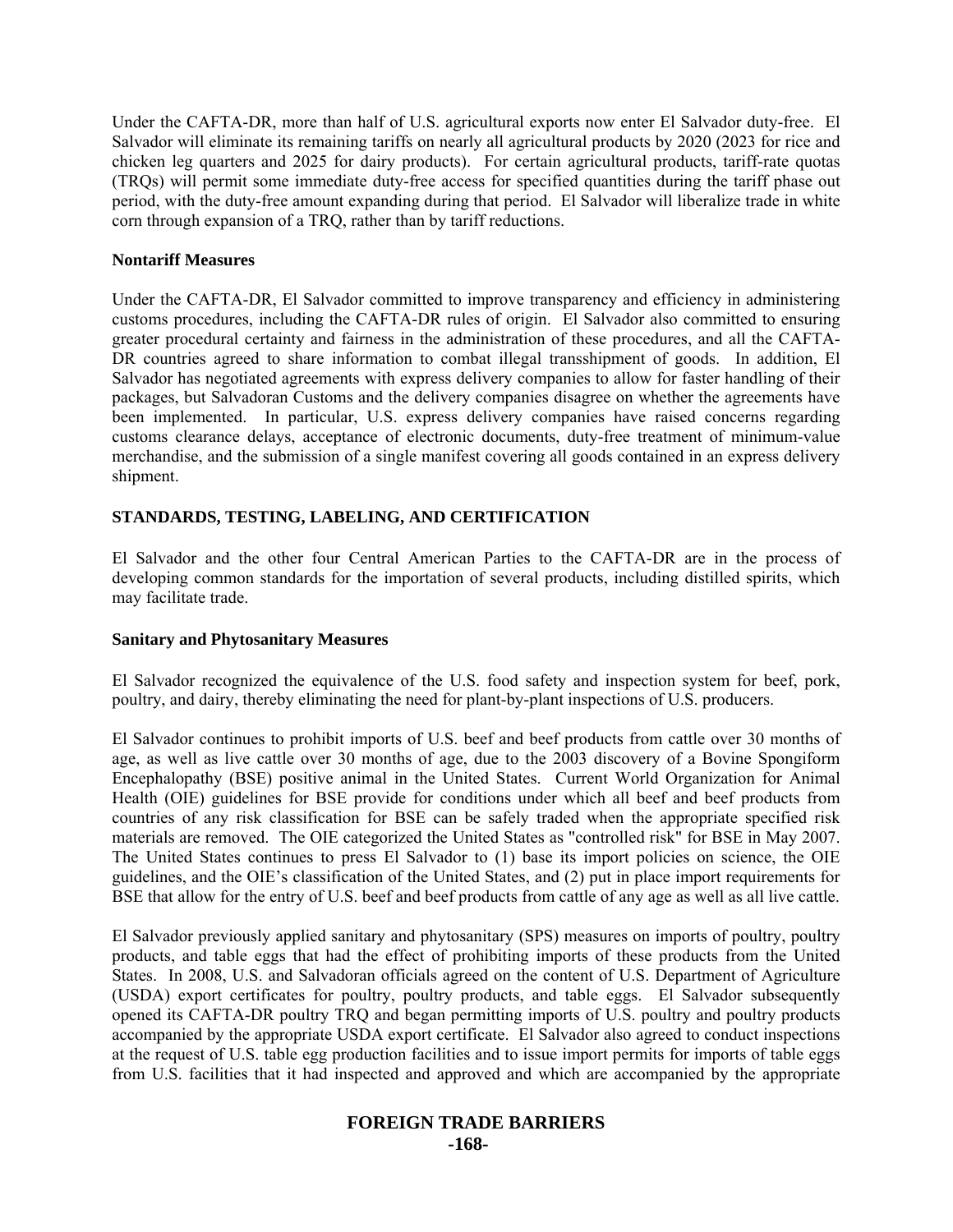USDA export certificate. The United States will continue to closely monitor El Salvador's implementation of its commitments on poultry, poultry products, and table eggs.

Importers must deliver samples of all foods for laboratory testing to the Ministry of Public Health, which, upon approval, issues the product registration numbers that allow them to be sold at retail outlets. Some processed foods approved for use in the United States were rejected after further analysis in El Salvador, thereby barring their sale. The United States has obtained access for U.S. products rejected by the Ministry of Public Health testing on a case-by-case basis. The United States continues to engage El Salvador on this issue.

In 2008, El Salvador and the other four Central American Parties to the CAFTA-DR notified to the WTO a set of microbiological criteria for all raw and processed food products imported into any of these countries. The United States has some concerns with these criteria and in May 2008 submitted comments to the five countries. The Central American countries are currently evaluating possible amendments to the proposed criteria.

## **GOVERNMENT PROCUREMENT**

Government purchases of goods and services, including construction services, are usually open to foreign bidders.

The Public Sector Procurement and Contracting Law applies to the central government as well as to autonomous agencies and municipalities. The Ministry of Finance's Public Administration Procurement and Contracting Regulatory Unit establishes procurement and contracting policy, but all government agencies implement that policy through their own procurement and contracting units. Under the law, government purchases worth more than approximately \$108,000 must be announced publicly and are subject to open bidding; those worth approximately \$13,600 or more must also be announced publicly, but may be subject to bidding by invitation only; and for smaller purchases, government agencies are only required to evaluate at least three offers for quality and price. If a domestic offer is determined to be equal to a foreign offer, the government must give preference to the domestic offer. Under certain provisions of the law, such as "urgent" or "emergency" procurements, the head of a government agency or ministry may intervene to award the procurement to a supplier. For government procurement conducted with external financing or donations, separate procurement procedures may apply.

Under the CAFTA-DR, procuring entities must use fair and transparent procurement procedures, including advance notice of purchases and timely and effective bid review procedures, for procurement covered by the Agreement. Under the CAFTA-DR, U.S. suppliers are permitted to bid on procurements of most Salvadoran government entities, including key ministries and state-owned enterprises, on the same basis as Salvadoran suppliers. For procurement covered by the CAFTA-DR, El Salvador entities cannot apply domestic preferences. The anticorruption provisions in the Agreement require each government to ensure under its domestic law that bribery in matters affecting trade and investment, including in government procurement, is treated as a criminal offense or is subject to comparable penalties.

El Salvador is not a signatory to the WTO Agreement on Government Procurement.

# **FOREIGN TRADE BARRIERS -169-**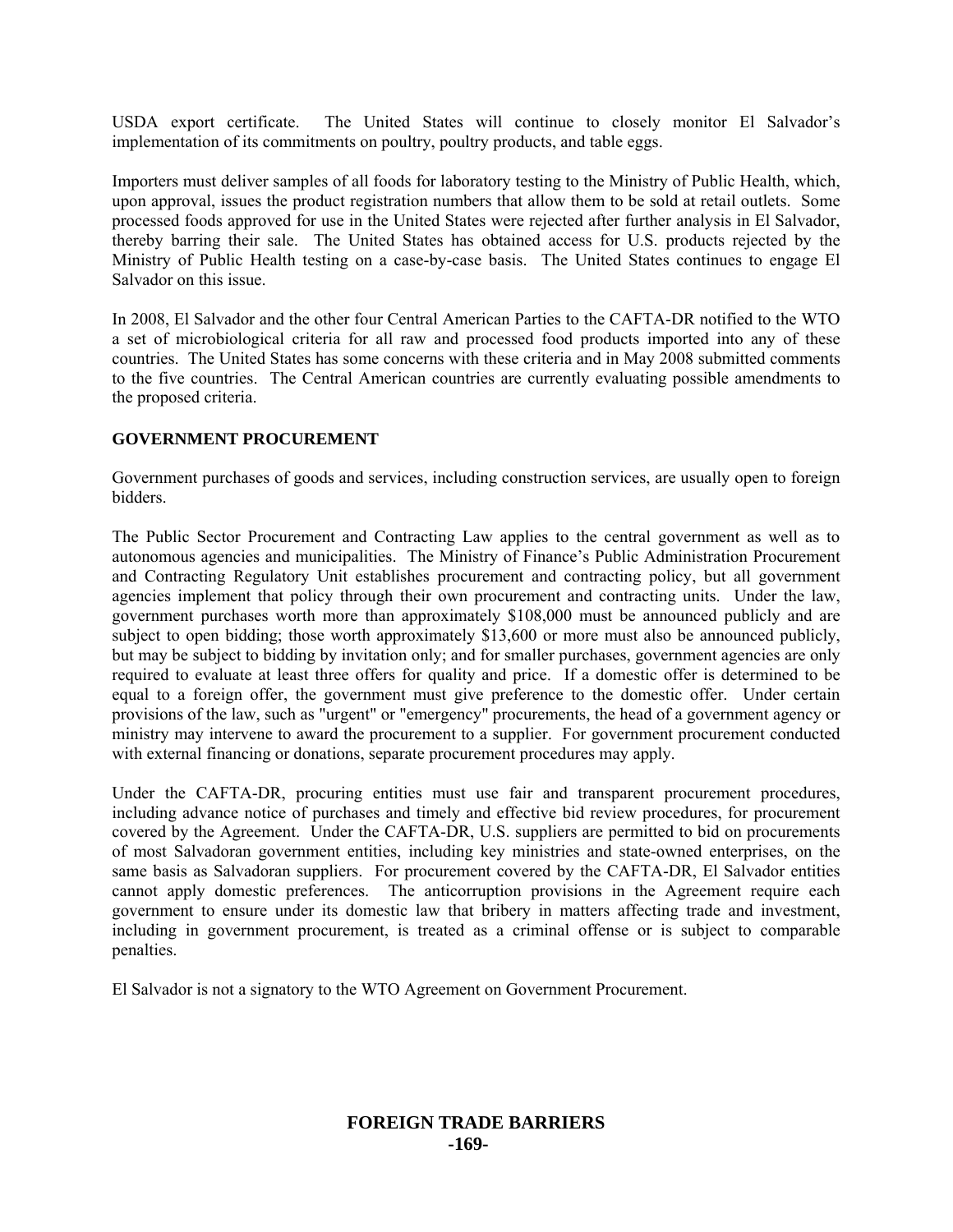## **EXPORT SUBSIDIES**

El Salvador provides a 6 percent tax rebate on exports shipped outside Central America if the goods have undergone a transformation process that adds at least 30 percent to the original value. Firms operating in free trade zones enjoy a 10 year exemption from income tax as well as duty-free privileges.

Under the CAFTA-DR, El Salvador may not adopt new duty waivers or expand existing duty waivers that are conditioned on the fulfillment of a performance requirement (*e.g.*, the export of a given level or percentage of goods). However, under the CAFTA-DR, El Salvador may maintain such measures through 2009, provided that it maintains the measures in accordance with its obligations under the WTO Agreement on Subsidies and Countervailing Measures.

# **INTELLECTUAL PROPERTY RIGHTS (IPR) PROTECTION**

In December 2005, El Salvador amended the Intellectual Property Promotion and Protection Law, Law of Trademarks and Other Distinctive Signs, and Penal Code to implement its CAFTA-DR obligations on IPR. The CAFTA-DR provides for improved standards for the protection and enforcement of a broad range of IPR, which are consistent with U.S. and international standards, as well as with emerging international standards, of protection and enforcement of IPR. Such improvements include state-of-theart protections for patents, trademarks, undisclosed test and other data submitted to obtain marketing approval for pharmaceuticals and agricultural chemicals, and digital copyrighted products such as software, music, text, and videos; and further deterrence of piracy and counterfeiting.

Despite these efforts, the piracy of optical media, both music and video, in El Salvador remains a concern. Optical media imported from the United States by pirates in El Salvador are being used as duplication masters. Concern has also been expressed about inadequate enforcement of cable broadcast rights and the competitive disadvantage it places on legitimate providers of this service. During 2008, the police seized 939,678 optical media, including CDs, DVDs, software, and burners, and made 184 arrests related to optical media piracy.

# **SERVICES BARRIERS**

Under the CAFTA-DR, El Salvador granted U.S. services suppliers substantial access to its services market, including financial services. El Salvador maintains few barriers to services trade. Foreign investors are limited to 49 percent of equity ownership in free reception television and AM/FM radio broadcasting. There are no such restrictions on cable television ownership. Notaries must be Salvadoran citizens.

In October 2007, El Salvador adopted an International Services Law. The law regulates the establishment and operation of services parks and centers with incentives similar to those received by the free zones, including tax exemptions for developers, administrators, and service companies. The law covers international distribution, international logistics operations, call centers, information technology, development and research, marine vessels and airships repair and maintenance, entrepreneurial processes, hospital medical services, and international financial services. Services firms operating under the International Services Law are exempted from income and municipal taxes as well as from tariffs on imports of capital and intermediate goods.

In July 2008, El Salvador began imposing a \$0.04 per minute tax on international telephone calls that terminate in El Salvador. Some telephone traffic from other Central American countries is exempt under an existing regional telecommunications agreement. The tax must be paid within the first 10 business

## **FOREIGN TRADE BARRIERS**